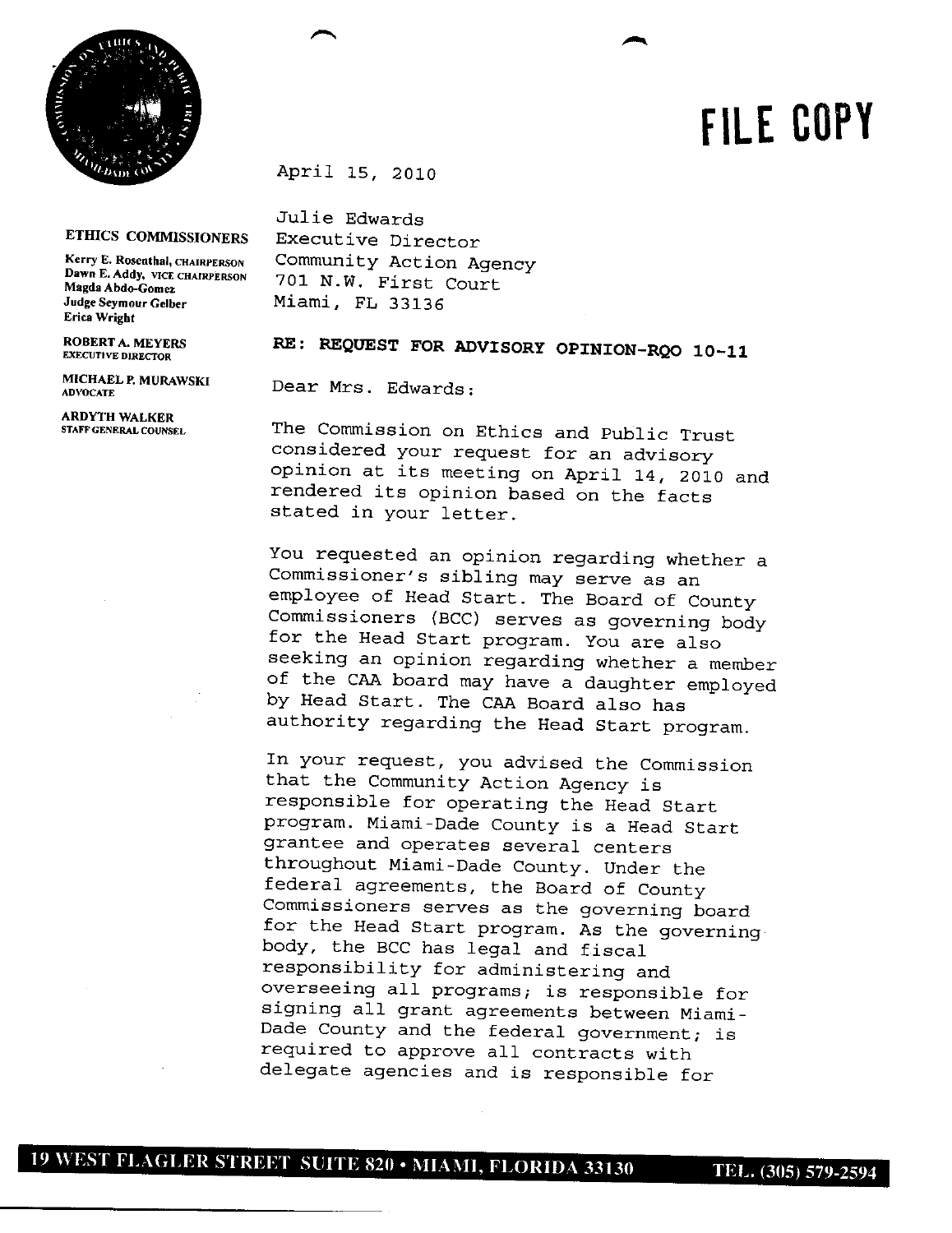ensuring that all programs are in compliance with Head Start rules and regulations.

Last year, the BCC delegated certain oversight functions to the CAA Board. Pursuant to the ordinance, the CAA board is responsible for collecting and accessing information regarding Head Start policies and operations; approving and reviewing the budget and financial expenditures subject to BCC final approval; reviewing and approving the implementation of any corrective plans resulting from federal monitoring and providing information regarding selection and recruitment of children for Head Start Centers. The CAA Board participates in personnel decisions including hiring and dismissal.

A sibling of a county commissioner serves as a teacher at one of the Head Start centers. The sibling's employment predates the commissioner's election to the Board of County Commissioners. The commissioner was not involved in any way in the hiring or retention of the family member. **<sup>1</sup>**

A member of the CAA board has a daughter that serves as a teacher for Head Start. The board member serves as a member of the Community Advisory Committee (CAC) for the Brownsville area. Pursuant to federal law, at least one third of the members of the full CAA board must be representatives from community advisory committees.

Federal law contains an exemption from the requirement that family members of immediate family may not be employed where the members of the governing board serve in an ex-officio capacity. The applicable regulation only requires disclosure by the grantee to the Office of Head Start.

 $<sup>1</sup>$  A sibling is not immediate family under the Conflict of Interest ordinance.</sup> Section 2-11.1 (b) $(9)$  defines immediate family as spouse, parents and children.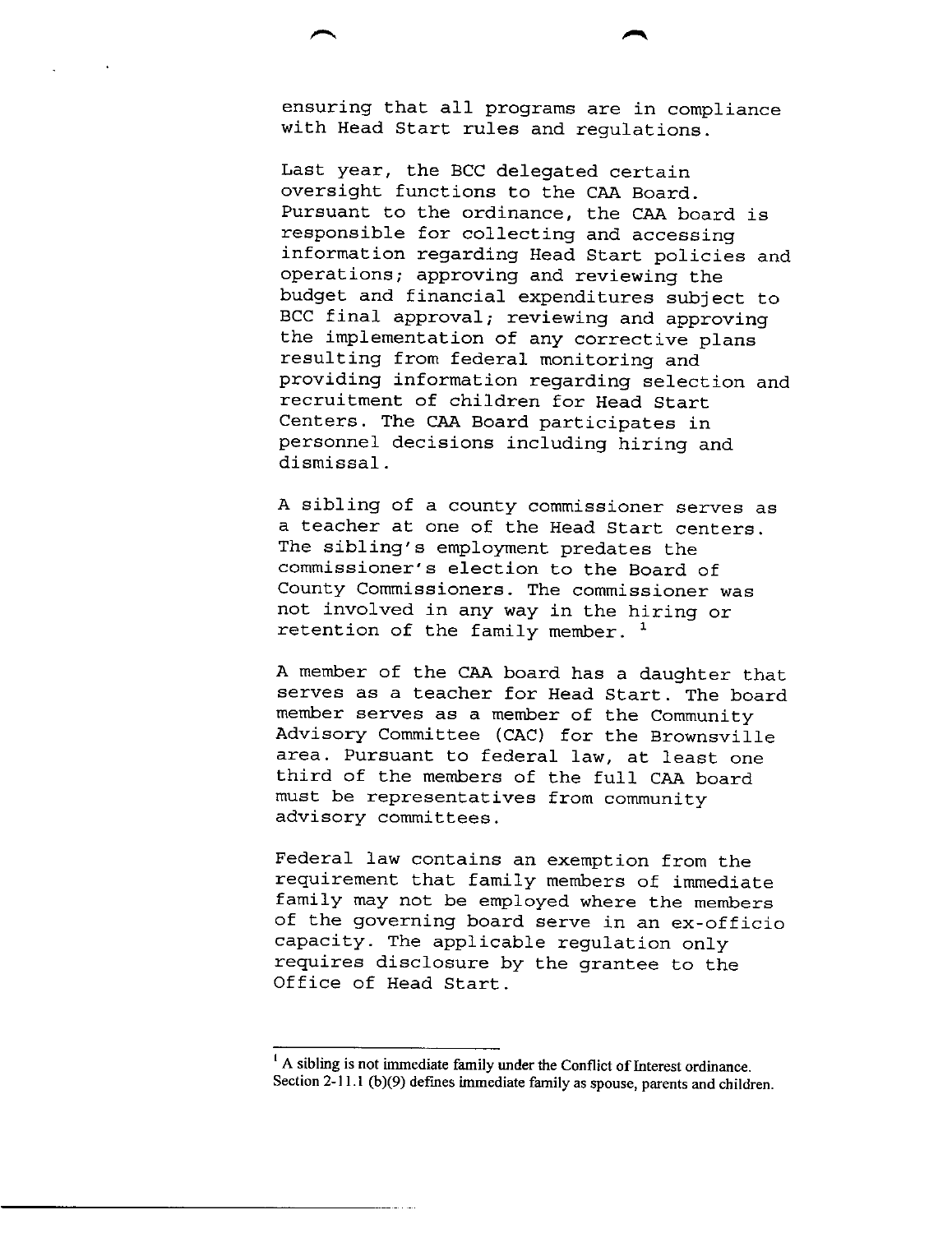The Ethics Commission found the Conflict of Interest and Code of Ethics ordinance permits the Commissioner's sibling to serve as a teacher for a Head Start program. Further, the Commissioner does not have a voting conflict in regard to the sibling's service as a Head Start teacher.

Section 2-11.1(d) of the Code of Miami-Dade County prohibits county commissioners from voting or participating in any way in any matter presented to the Board of County Commissioner if said person has any of the following relationships with any of the persons or entities which would be or might be directly or indirectly affected by any action of the Board of County Commissioners: (i) officer, director, partner, of counsel, consultant, employee fiduciary or beneficiary or (ii) stockholder, bondholder, debtor or creditor, if in any instance the transaction or matter would affect the person defined in subsection (b)  $(1)$  in a manner distinct from the manner in which it would affect the public generally. Any commissioner who has any of the above relationships or who would or might, directly or indirectly, profit or be enhanced by the action of the Board of County Commissioners shall absent himself or herself from the commission meeting during the discussion of the subject item and shall not vote on or participate in any way in said manner.

The Commissioner would not profit or be enhanced in any way, directly or indirectly, by the sibling's service as a teacher for a Head Start program. Further, the Commissioner will not be affected in a unique way from any decision regarding the program. Therefore, the Commissioner does not have a voting conflict regarding the program.

The Conflict of Interest and Code of Ethics ordinance further permits an immediate family member of the CAA Board Member to serve as a teacher for the agency. However, Section 2-